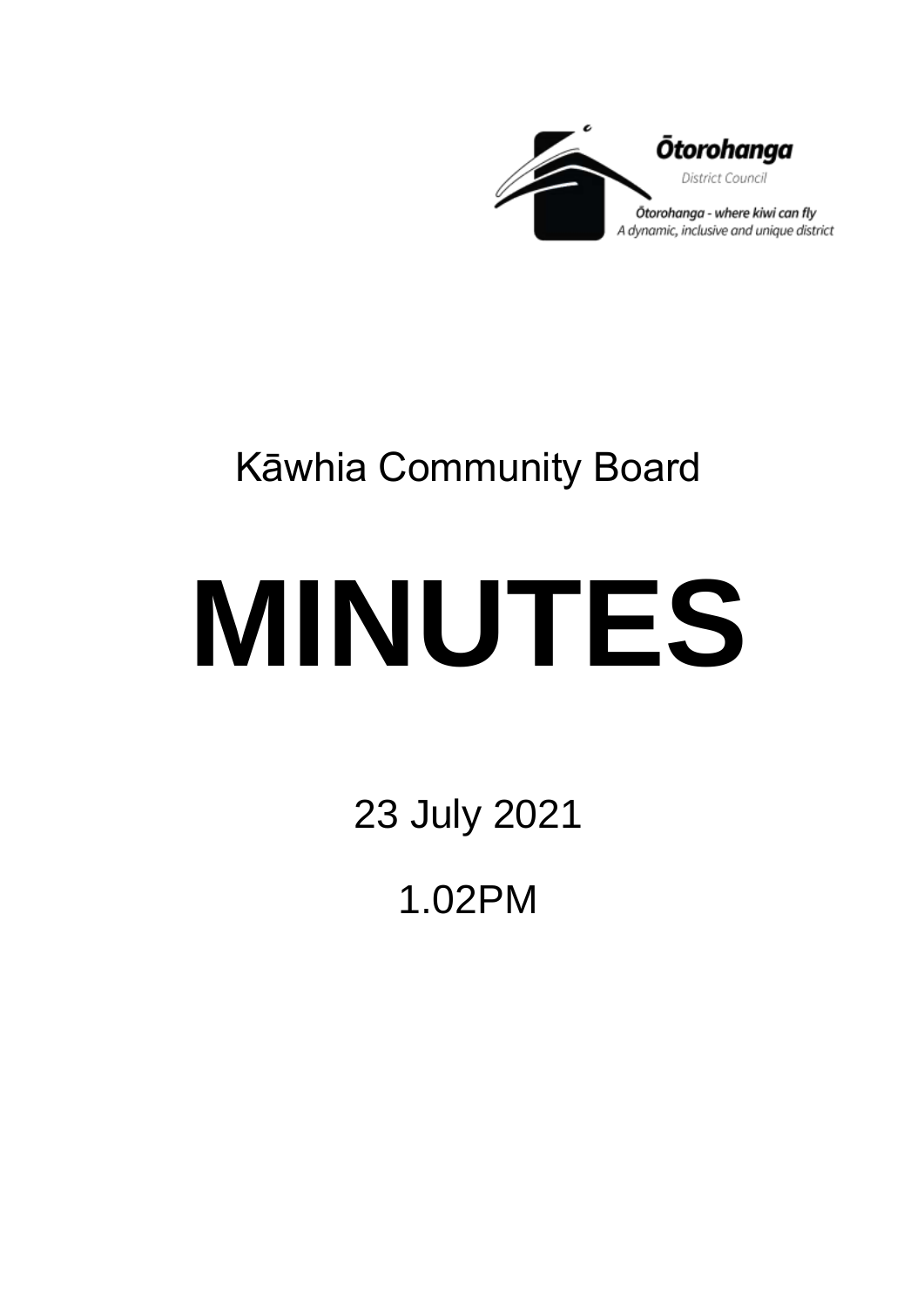#### **KĀWHIA COMMUNITY BOARD**

23 July 2021

Minutes of an Ordinary meeting of the Kāwhia Community Board held at the Kāwhia Community Hall, Jervois Street Kāwhia on Friday 23 July 2021 commencing at 1.02pm.

Tanya Winter **CHIEF EXECUTIVE**

### **MINUTES**

**ORDER OF BUSINESS: ITEM PAGE PRESENT 1 IN ATTENDANCE 1 APOLOGIES 1 DECLARATION OF INTEREST 1 PUBLIC FORUM CONFIRMATION OF MINUTES – 25 JUNE 2021 1 1 ITEM 56 CHAIRPERSONS REPORT – VERBAL 1 ITEM <sup>57</sup> TE TAIAO O KĀWHIA MOANA – SUBMISSION ON DANGEROUS DRIVING ON KĀWHIA BEACH 12 DENIES NORTHAND AND ANGLICOS** DRIVING **ITEM 58 ROUTINE DISTRICT LIBRARY REPORT 2 CIVIL DEFENCE EMERGENCY MANAGEMENT VERBAL UPDATE 2 BOARD MEMBER UPDATE 2**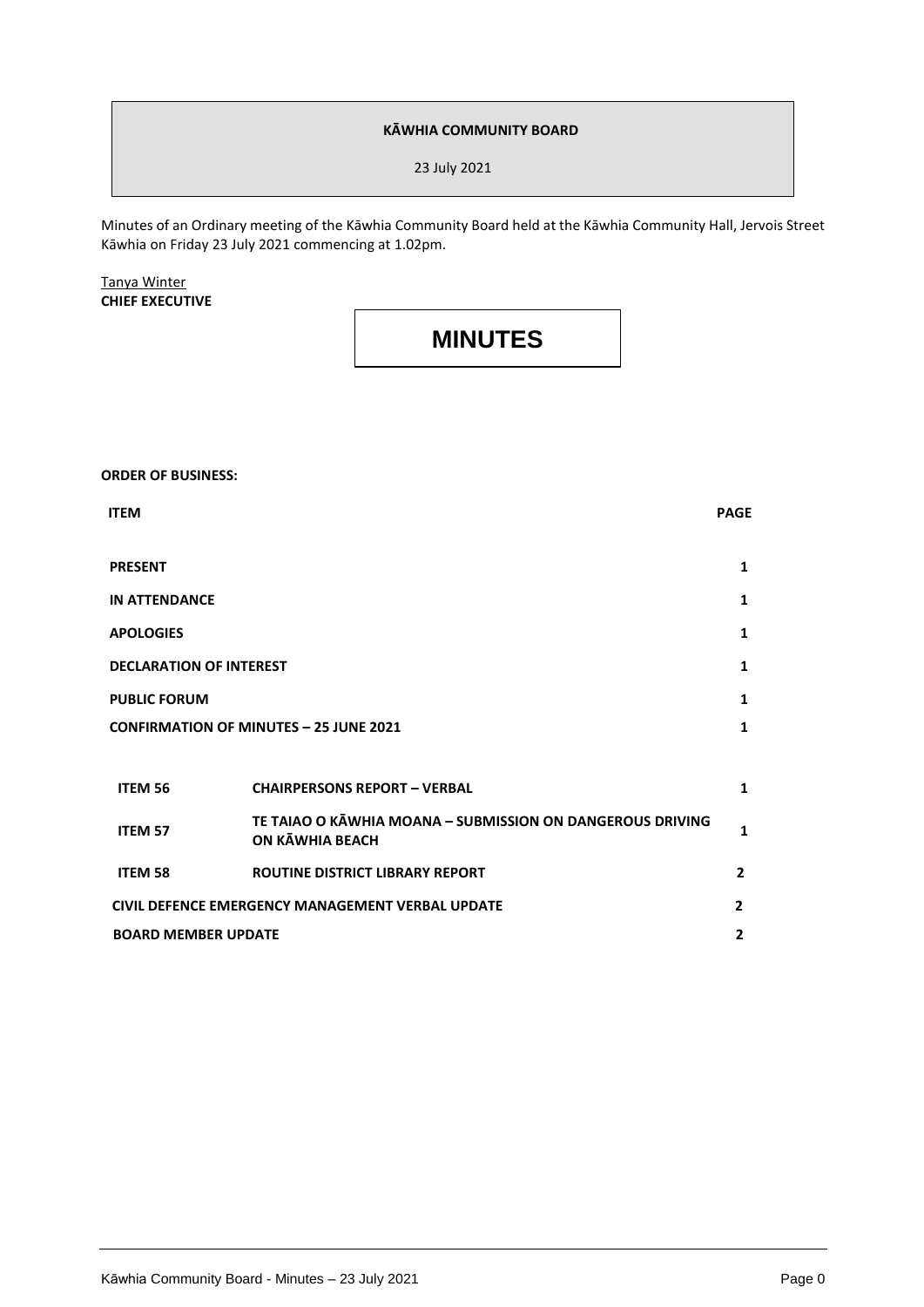#### **PRESENT**

Mr. K Briggs (Deputy Chair), Mr. G Good, Mrs. H Whiu, and Cr. C Jeffries.

#### **IN ATTENDANCE**

Mr. A Loe (Group Manager Environment), and D Simes (Emergency Management Operations Manager).

#### **APOLOGY**

**Resolved** that the apology received from Mr. D Walsh be sustained. **Mrs. Whiu / Cr. Jeffries**

#### **DECLARATION OF INTEREST**

The Deputy Chair asked members whether they had any Declarations of conflicts of interest.

Cr. Jeffries declared a conflict of interest on Item 54 due to being a member of Te Taiao O Kāwhia Moana. He advised that he would speak to the Item but would not vote.

#### **PUBLIC FORUM**

The following spoke in support of the submission received by Te Taiao O Kawhia Moana-

- Hano Ormsby spoke on behalf of Te Taiao O Kāwhia Moana.
- Daisy Scott spoke on behalf of Onepu Charitable Trust.
- Maea Marshall, Maketu Marae Trustee.
- Derek Wooster, Chair of Tainui Kāwhia Corporation.
- Professor Rod Barnett, Landscape Architect.
- Stacey Hill, WRC Coast Care Coordinator

#### **CONFIRMATION OF MINUTES**

**Resolved** that the Minutes of the meeting of the Kāwhia Community Board held on 25 June 2021, as circulated be approved as a true and correct record of that meeting and the recommendations therein be adopted. **Mrs. Whiu / K Briggs**

#### **Matters arising**

Cr Jeffries advised that following a drive around Kāwhia with Group Manager Engineering and the Roading Manager, sections of footpath had been identified for inclusion in the footpath maintenance programme.

#### **ITEM 56 DEPUTY CHAIRPERSONS VERBAL REPORT**

The Deputy Chair reported on the following-

- Veteran's Affairs and volunteers had undertaken maintenance work at the Cemetery.
- COVID Vaccination Programme had commenced in Kāwhia and further days were programmed for the town.
- Screen planting between transfer station and cemetery had not survived Could replacement planting be arranged?

**Resolved** that the Deputy Chairperson's verbal report be received. **Mrs. Whiu / Mr. Good**

#### **ITEM 57 TE TAIAO O KĀWHIA MOANA – SUBMISSION ON DANGEROUS DRIVING ON KĀWHIA BEACH**

Cr. Jeffries spoke to the report and explained the resolution that had been passed at the Council Meeting held on 20 July 2021. A wide ranging discussion followed on the content of the report and associated issues.